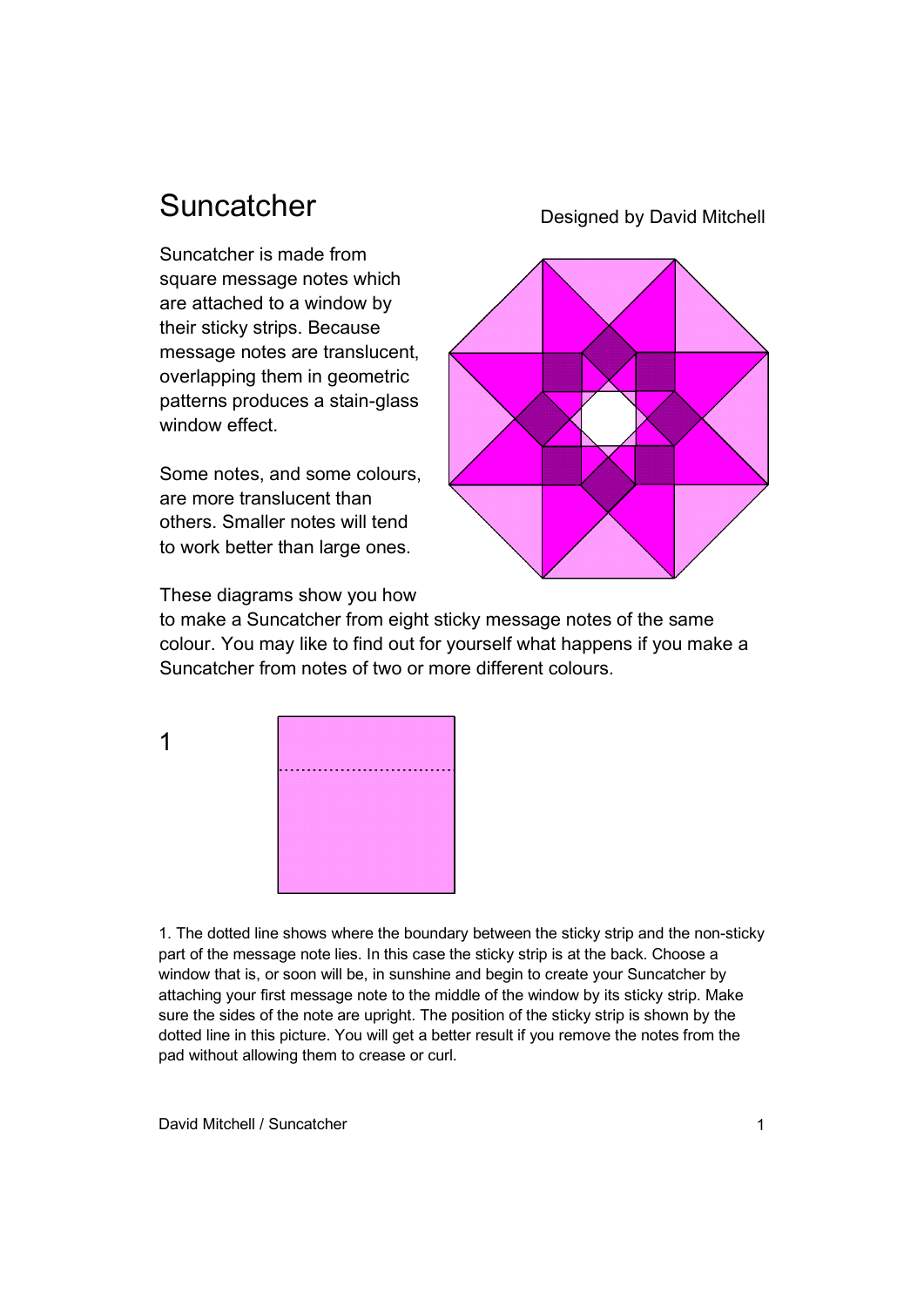

2. Lay a second note onto the first so that the edge of the second message note lies along the diagonal of the first. Note the position of the sticky strip on the second note. All the sticky strips of all the notes should lie around the outer edge of the design.



3. Make sure the corners of the two notes lie exactly on top of each other, and that the sloping edge of the second note points directly at the lower left hand corner of the first.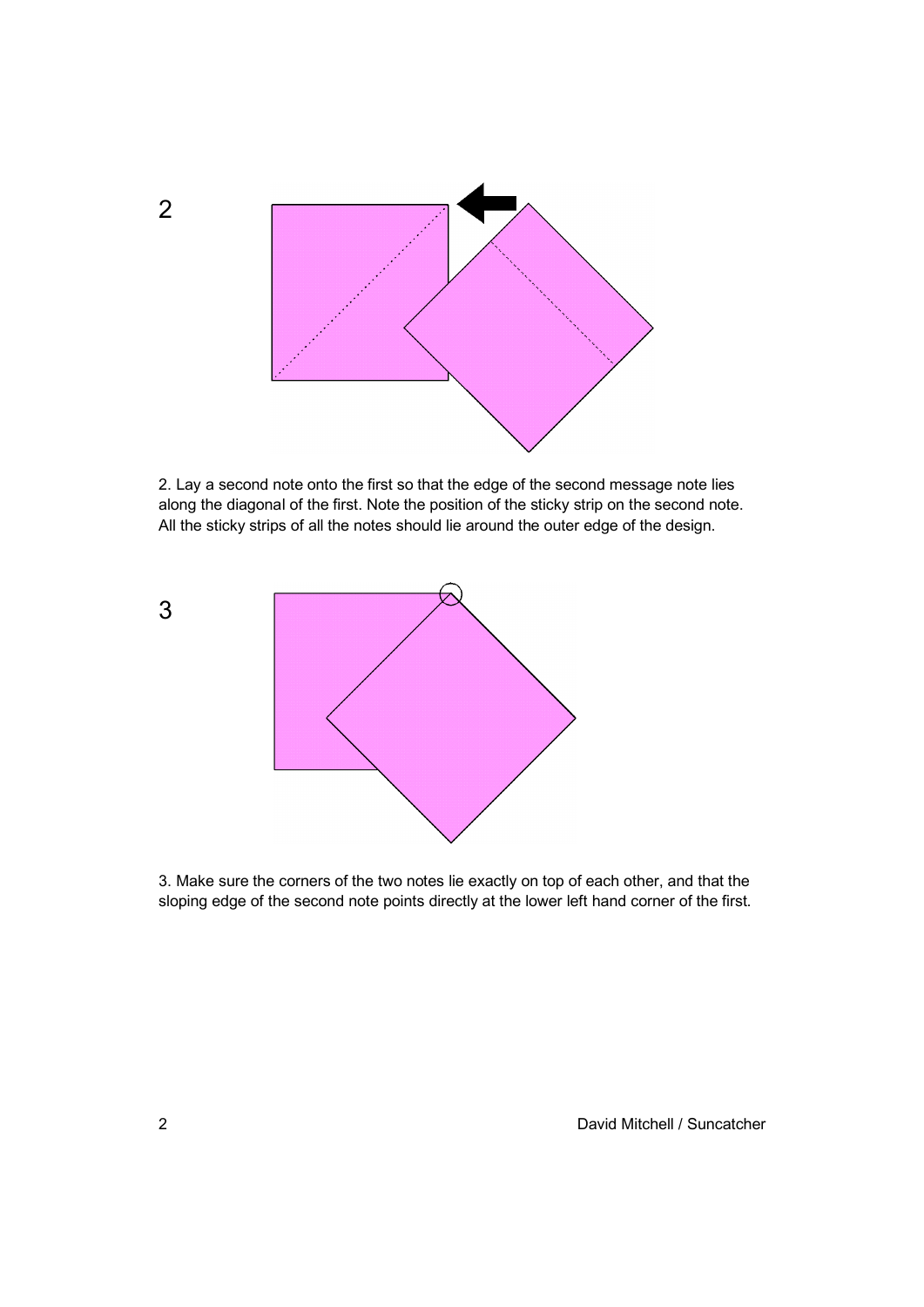

4. Continue to add notes in the same way until your Suncatcher is complete.



5. This is the result. You will see that the last note has been tucked underneath the first note to complete the pattern.

David Mitchell / Suncatcher 3